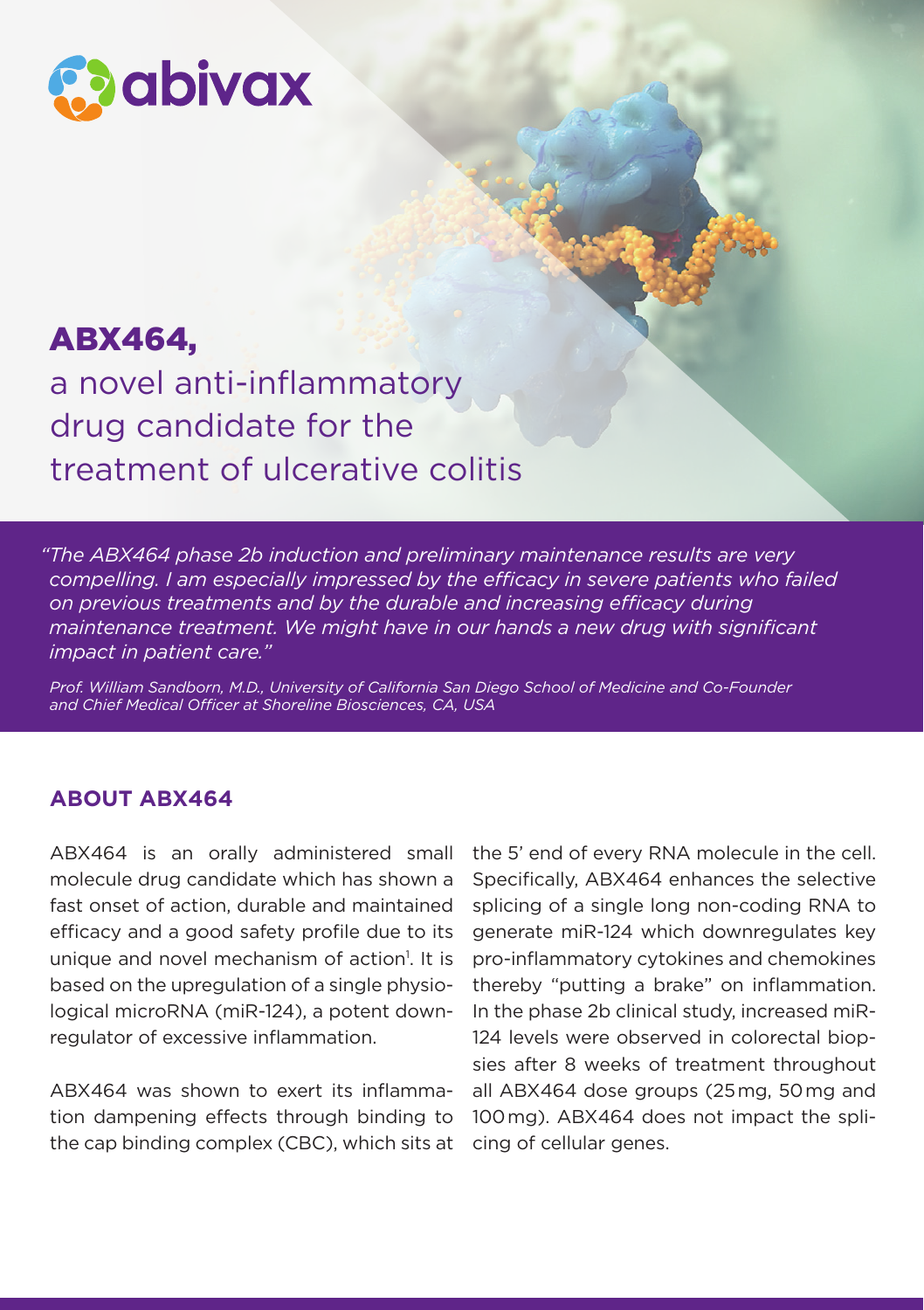## **CLINICAL STUDY RESULTS WITH ABX464 IN ULCERATIVE COLITIS**

The phase 2b induction study showed a rapid the other 50 % were refractory to cononset of clinical improvements as well as efficacy in patients naïve or resistant to biologics and/or JAK inhibitor treatments.

The randomized, double-blind, and placebo-controlled phase 2b induction study had three once-daily oral ABX464 treatment groups (25 mg, 50 mg and 100 mg) and one placebo group. 254 patients with moderate to severe active ulcerative colitis were enrolled into the trial. 50 % of these patients had inadequate response, loss of response, or intolerance to tumor necrosis factor alpha (TNF- $\alpha$ ) inhibitors, vedolizumab, other biologics and/or JAK inhibitor treatments while ventional treatments. Endoscopies were read centrally and blinded by independent reviewers. Gender, clinical, biological, and endoscopic parameters were well distributed across placebo and treatment groups at enrollment time.

The results of this study were reported in May 2021 and confirmed the results already observed in the previous phase 2a study. The primary endpoint, i.e. the reduction of the modified Mayo Score from baseline after 8 weeks of treatment was statistically significant for all active treatment groups.

| <b>Primary endpoint at week 8</b><br>(ITT population / $N=252$ ) |                | <b>Placebo</b> | 25mg    | <b>50 mg</b> | <b>100 mg</b> |
|------------------------------------------------------------------|----------------|----------------|---------|--------------|---------------|
| <b>Modified Mayo Score</b><br>Mean change from baseline          | All patients   | $-1.9$         | $-3.1*$ | $-3.2*$      | $-2.9*$       |
|                                                                  | Bio refractory | $-1.0$         | $-2.8*$ | $-2.9*$      | $-2.8*$       |

*\* p-values of <0.05 versus placebo for all dose groups (ANCOVA)*

At week 8, 35 %, 40 % and 44 % of all patients treated with 25 mg, 50 mg and 100 mg respectively achieved endoscopic improvement compared to 14 % in the placebo group. It is remarkable, that, among these patients,

29 %, 30 % and 27 % (25 mg, 50 mg and 100 mg) of the most severely ill patients who were refractory to biologics and/or JAK inhibitor treatments, showed an endoscopic improvement.

| <b>Primary endpoint at week 8</b><br>(ITT population / $N=252$ ) |                | <b>Placebo</b> | $25$ mg                                                                             | $50$ mg | <b>100 mg</b> |
|------------------------------------------------------------------|----------------|----------------|-------------------------------------------------------------------------------------|---------|---------------|
| <b>Endoscopic Improvement</b>                                    | All patients   |                | $8(13.6\%)$ 20 (34.5%) <sup>*</sup> 21 (39.6%) <sup>*</sup> 24 (44.4%) <sup>*</sup> |         |               |
|                                                                  | Bio refractory |                | $1(3.7\%)$ 8 (28.6%) <sup>*</sup> 7 (30.4%) <sup>*</sup> 8 (26.6%) <sup>*</sup>     |         |               |

*\*p-values of <0.05 versus placebo for all dose groups using a likelihood ratio chi-square test*

Significant clinical efficacy was also observed in the overall patient population with respect to further key secondary endpoints, such as clinical remission, clinical response and the reduction of fecal calprotectin.

These data were presented as a late-breaking abstract at the UEG Week Virtual 2021 by Prof. Séverine Vermeire, M.D., Ph.D, the principal investigator of the study, on Monday, October 4, 20212.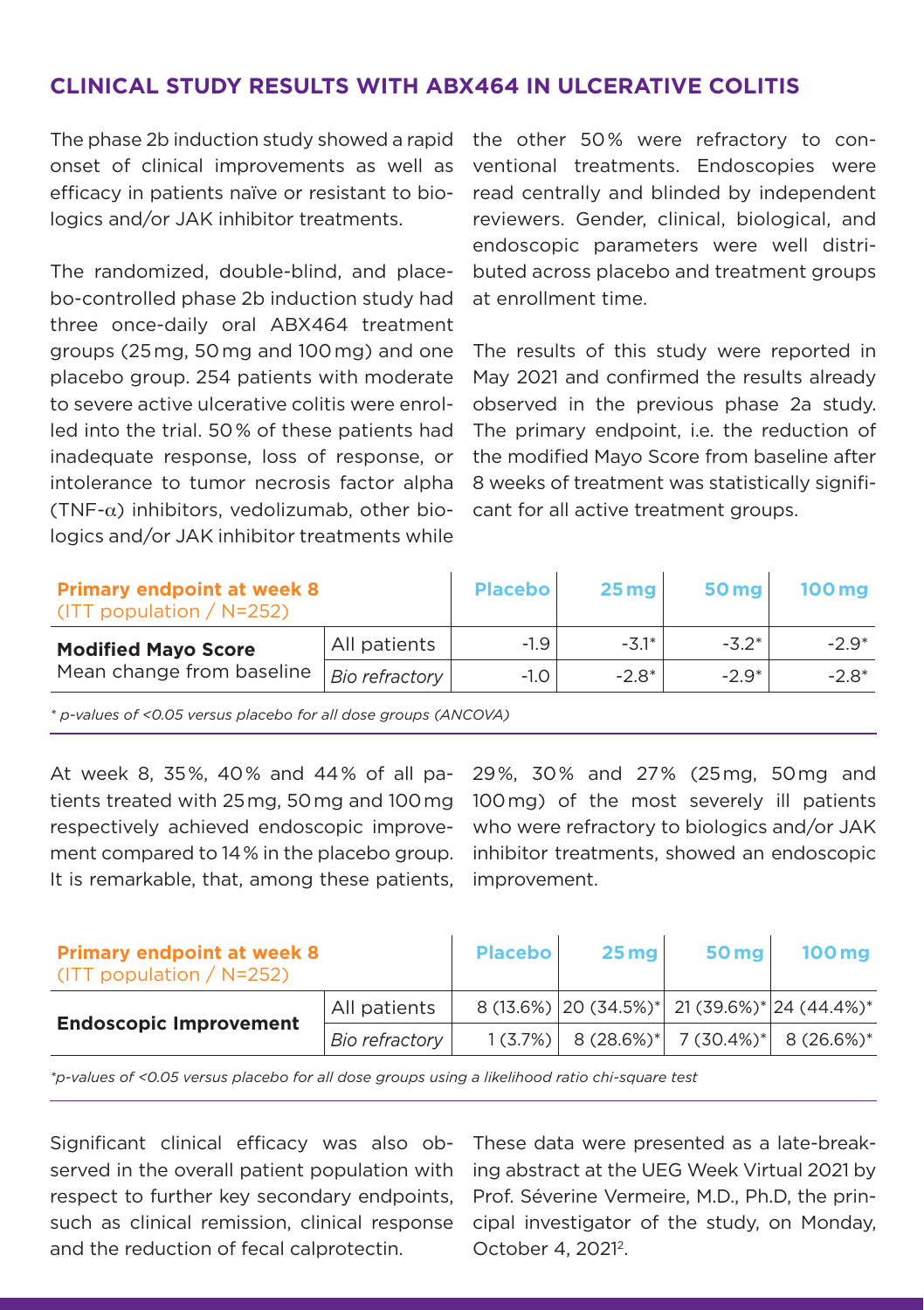## **PHASE 2A AND 2B MAINTENANCE STUDY RESULTS CONFIRM PERSIS-TENT SAFETY AND DURABLE EFFICACY OF ABX464 IN UC PATIENTS**

pleted the phase 2b induction study, irrespective of treatments or treatment outcome during the induction phase, enrolled in the subsequent open-label maintenance study to evaluate the long-term safety and efficacy profile of ABX464 for up to two years.

Among the subset of 101 patients for whom one-year maintenance data is available (cutoff date: September 15, 2021), 28 had entered the maintenance study already in clinical remission: 23/28 (82.1 %) of these patients stayed in clinical remission and only 5/28 patients (17.9 %) lost clinical remission during this first year of maintenance.

Importantly, 36/73 patients (49.3 %) who were not in clinical remission at the end of induction achieved a *de novo* clinical remission during the first year of maintenance.

97.7 % (217/222) of all patients who com-The clinical remission rate for patients who did not show at least a clinical response at the end of the induction phase was 55.9 % (PP) and 50 % (ITT) after 48 weeks of treatment, demonstrating that long-term administration of ABX464 provided substantial clinical benefits also for these patients.

> ABX464 is unique in inducing and maintaining clinical remission in the long-term, offering thereby a treatment that is transformative for the lives of the many patients who currently have only very limited therapeutic options for this chronic and very debilitating disease.

> During the induction and the maintenance phases of the phase 2b study, ABX464 continued to show a good safety and tolerability profile, confirming the data already generated in over 1,000 patients and volunteers treated with ABX464 so far.

## **PREPARATIONS FOR LAUNCH OF GLOBAL PHASE 3 PROGRAM IN UC ARE ONGOING**

Following the results of the phase 2a and 2b induction and maintenance trials, Abivax is preparing for the launch of a global phase 3 clinical program with ABX464 for the treatment of ulcerative colitis.

Recently, Abivax received the end-of-phase-2 this study program in Q2 2022. response of the FDA as well as the scientific

advice of the EMA. Both regulatory agencies expressed their support to move ABX464 into a pivotal phase 3 program in ulcerative colitis, with no concerns raised regarding clinical safety, non-clinical safety, or CMC. Abivax plans to enroll the first patient into

#### **References:**

*<sup>1)</sup> J. Tazi et al.: Specific and selective induction of miR-124 in immune cells by the quinoline ABX464: a transformative therapy for inflammatory diseases, Drug Discovery Today, Volume 26, Issue 4, April 2021, Pages 1030–1039*

*<sup>2)</sup> UEG Week Virtual 2021: October 4, 2021: Vermeire et al.: "Oral ABX464 QD is efficacious and safe during phase 2b induction and maintenance treatment of ulcerative colitis patients"*